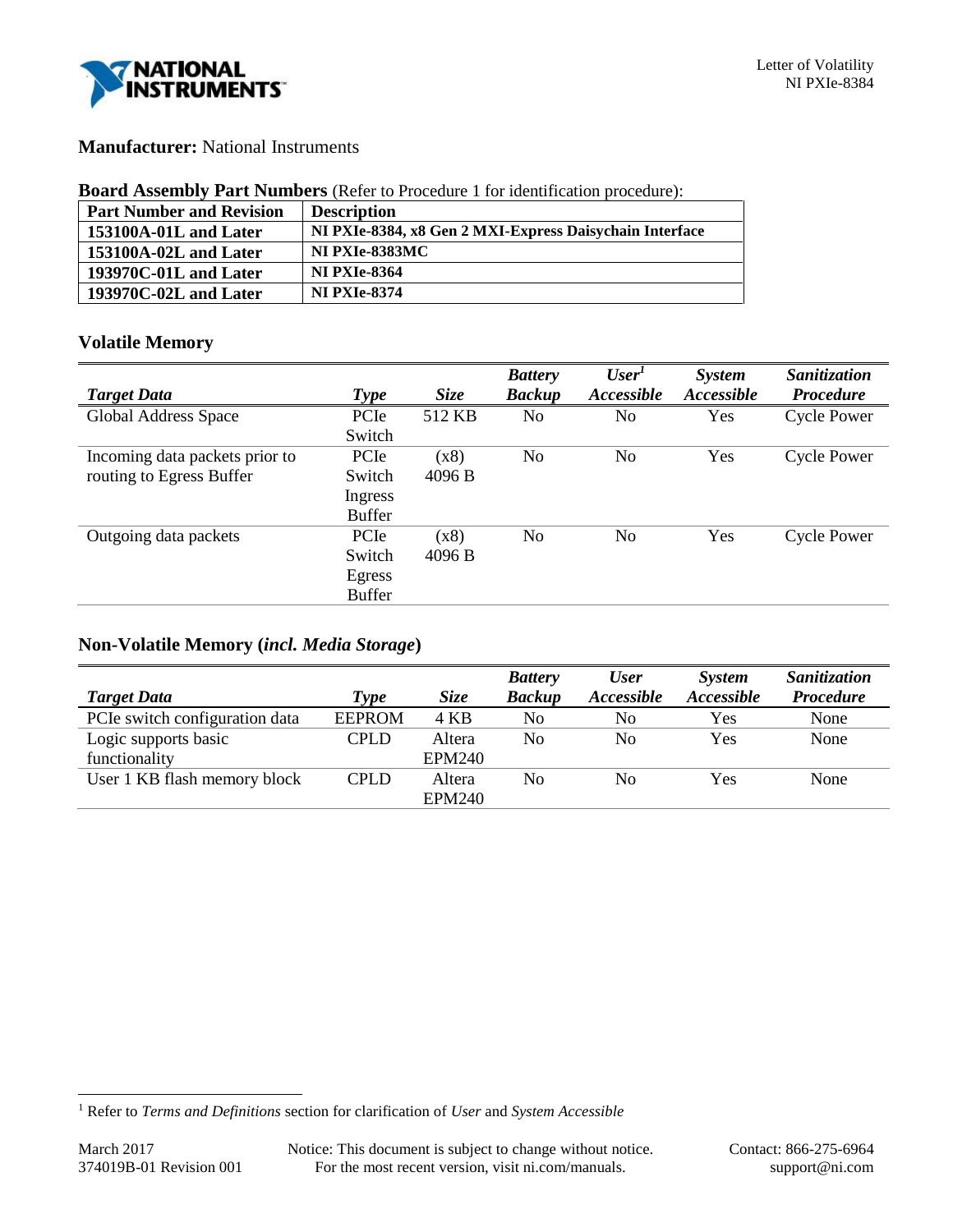

### **Procedures**

#### **Procedure 1 – Board Assembly Part Number identification:**

To determine the Board Assembly Part Number and Revision, refer to the label applied to the surface of your product. The Assembly Part Number should be formatted as "######a-##L".